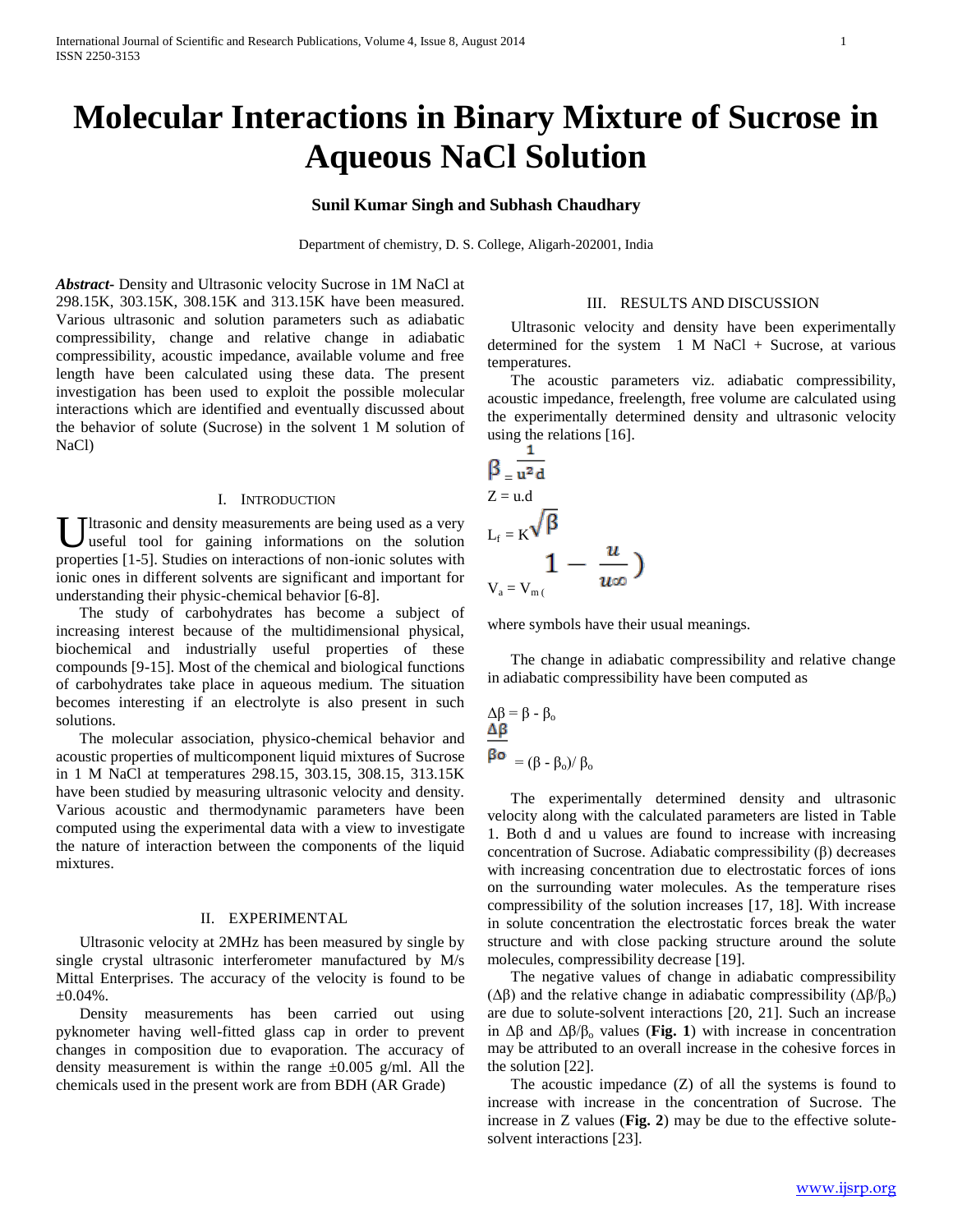Intermolecular free length  $L_f$  is obtained from the adiabatic compressibility (β). It is clear from the table that the ultrasonic velocity is increasing while intermolecular free length is decreasing (**Fig. 3**) with increase in Sucrose concentration at different temperatures. In general Ultrasonic velocity and Lf varies inversely [24, 25]. Decrease in  $L_f$  values indicate the ionsolvent interaction [26]. Due to thermal expansion of liquids, an increase in temperature causes free length to increase. Available volume decreases with increasing concentration of Sucrose which seems to be due to solute-solvent interaction.

#### **REFERENCES**

- [1] W.G. Hover and F.H. Ree, J Chem. Phys. , 46, 4181 (1966) 49, 3609 (1968)
- [2] R.J. Speedy, J. Chem Soc., Farady Trans. II, 73, 717 (1977)
- [3] L.V. Wood cock, J. Chem. Soc. Faraday Trans-II, 72, 731 (1976); 78, 11 (1978)
- [4] D.K. Majumdar and A.R. Purkait, Indian J. pune Appl. Phys, 19, 973 (1981)
- [5] N. Pant, C.V. Chaturvedi, Z. Phys., Chem, 1264, 513 (1983)
- [6] J.D. Panday and A. Shukla, Acoustic Lett. 9, 156 (1986)
- [7] J.D. Panda, K. Mishra and V. Mushran, Acoustic Let; 15, 23 (1992)
- [8] Vishnu, R. Wadhvani and Y. Akhtan, Indian J. Chem, 34, 954 (1995)
- [9] R.N. Goldberg and J.B. Tiwari, J. Phys. Chem. Fef. Data , 18, 809 (1989)
- [10] J. Goates Boerio, J.Chem. Thermodyn, 23, 403 (1991)
- [11] R.L. Putnam and J. Goates boerio, J. Chem Thermodyn. 25, 607 (1993)
- [12] R.N. Goldberg and Y.B. Tewari, J. Biol, Chem. 264, 9897 (1989)
- [13] R.N. Goldberg, Y.B. Tewari and J.C. Ahluwalia, J. Biol. Chem. 264, 9901 (1989)
- [14] Y.B. Tewari and R.N. Goldberg, Bio. Phys. Chem., 40, 59 (1991)
- [15] G.G. Birch and S. Shamil, J. Chem. Soc, Faraday Trans. I, 84, 2635 (1988)
- [16] P.S. Nikam, N. Nikam, M. Hassan and B.S. Suryavanshi, J. Chem, 6, 237 (1994)
- [17] K.J. Patil, S.G. Jadhav, R.B. Pawar , M.D. Bhand ind. J. Chem, 36A, 1041 (1997)
- [18] V. Syamala, D.R. Sekchan, K. Siva kumar, p.Venleateswarlu Phys. Chem. Lig. 48, 171 (2010)
- [19] Riyazuddin and Imran Khan , Q.J. Thermochemica Acts 45, 483 (2009)
- [20] A.S. Aswar, J. Pune Appl. Ultrasonics, 20, 82 (1998)
- [21] A. Ali, A.K. Nain, N. Kumar and M. Ibrahim, J. Pune Appl. Ultrasonics, 24, 27 (2002)
- [22] J.D. Pandey and 4 Akhen, J. Pune Appl. Ultrosonics 18, 180 (1996).
- [23] V.K Syal, G.Lal, P.Bisht, S.Chauhan, J.Mol Liquids, 63, 317(1995).
- [24] N.M.Mehta, F.D. Karia, P.H. Parsania, Fluid Phase Equilibria, 262, 61(2007).
- [25] A.Ali, A.k. Nain, M.Kamil, 274, 209(1996).
- [26] Endo Harumi, Nomato Otohiko, Bullentin of the chem.. Soc. Jaipur, 49(10), 2849(1976)

#### **AUTHORS**

**First Author** – Dr. Subhash Chaudhary **Second Author** – Sunil Kumar Singh,skdscollege@gmail.com, +919219345947

# **Correspondence Author** – Sunil Kumar

Singh,skdscollege@gmail.com, +919219345947

**Table 1**: Density ( $d/g.cm^{-3}$ ), Ultrasonic velocity ( $u/m.s^{-2}$ ) and derived parameters adiabatic compressibility ( $\beta/10^{-11} m^2 N^{-1}$ ), change in adiabatic compressibility( $Δβ/10^{-11}m^2N^{-1}$ ), relative change in adiabatic compressibility ( $Δβ/β/10^2$ ), Acoustic impedance (**Z**/10<sup>-3</sup>kgm<sup>-2</sup>s<sup>-</sup> <sup>1</sup>), Free length  $(L_f)$ , available volume  $(V_a/cm^3 mol^{-1})$  for Sucrose + aqueous NaCl (1M) at 298.15K, 303.15K, 308.15K and 313.15K **Temperature:-298.15K**

| <b>Molarity</b><br>(Sucrose) | d      | $\mathbf{u}$ | β      | Δβ       | Δβ/β0    | Z       | Lf     | Va    |
|------------------------------|--------|--------------|--------|----------|----------|---------|--------|-------|
| $\boldsymbol{0}$             | 1.0362 | 1557.2       | 39.798 |          |          | 1613.57 | 39.429 | 1.510 |
| 0.01                         | 1.0364 | 1558.8       | 39.709 | $-0.089$ | $-0.224$ | 1615.54 | 39.385 | 1.453 |
| 0.02                         | 1.0368 | 1561.4       | 39.562 | $-0.236$ | $-0.595$ | 1618.86 | 39.311 | 1.361 |
| 0.03                         | 1.0373 | 1563.2       | 39.452 | $-0.347$ | $-0.871$ | 1621.51 | 39.257 | 1.297 |
| 0.04                         | 1.038  | 1565.4       | 39.314 | $-0.484$ | $-1.216$ | 1624.89 | 39.188 | 1.219 |
| 0.05                         | 1.0391 | 1567.2       | 39.183 | $-0.616$ | $-1.547$ | 1628.48 | 39.123 | 1.154 |
| 0.06                         | 1.0403 | 1569.2       | 39.038 | $-0.761$ | $-1.911$ | 1632.44 | 39.050 | 1.083 |
| 0.07                         | 1.0415 | 1572.8       | 39.814 | $-0.984$ | $-2.472$ | 1638.07 | 38.938 | 0.955 |
| 0.08                         | 1.0427 | 1574.4       | 38.091 | $-1.107$ | $-2.783$ | 1641.63 | 38.876 | 0.898 |
| 0.09                         | 1.0438 | 1577.2       | 38.513 | $-1.285$ | $-3.23$  | 1646.28 | 38.787 | 0.799 |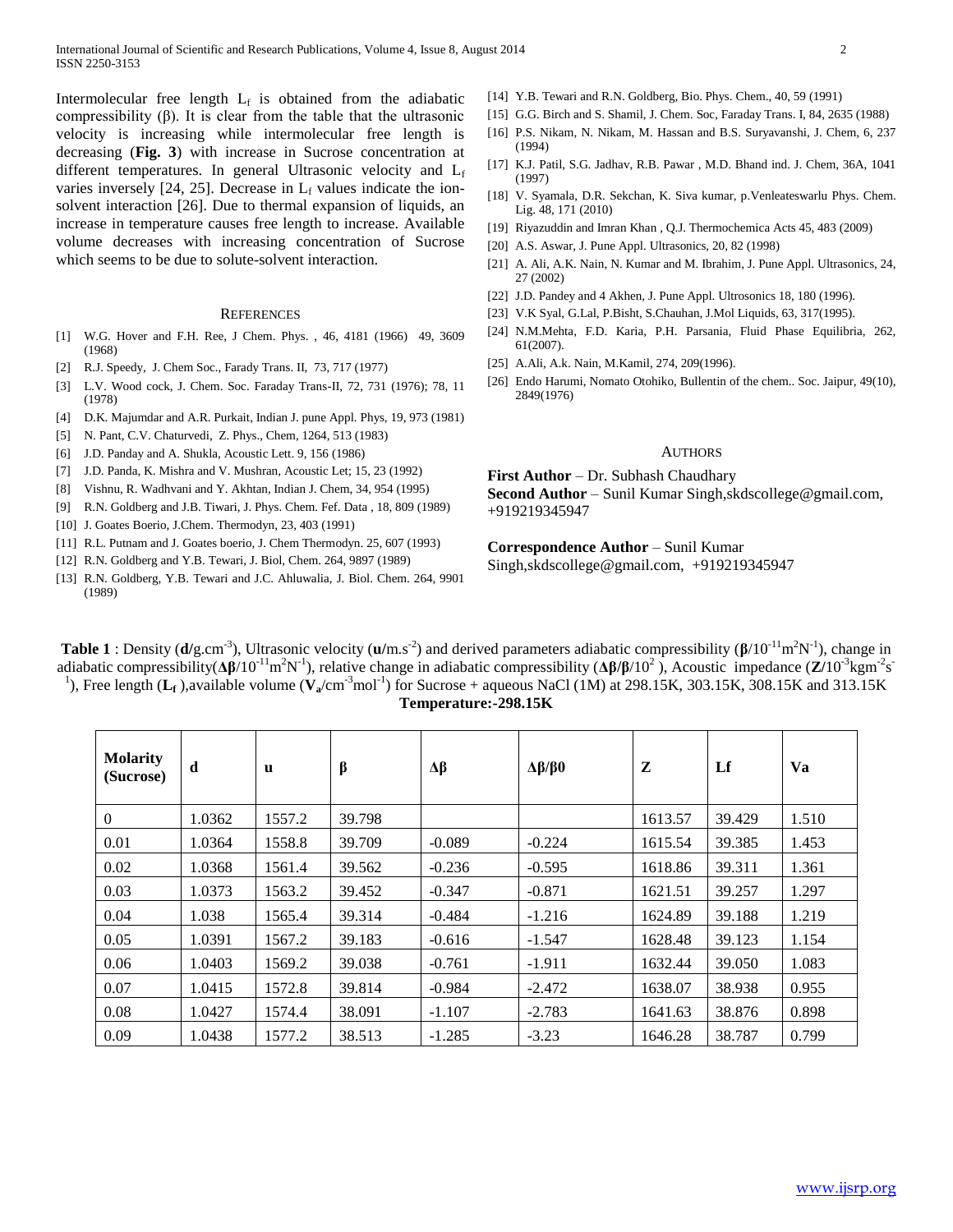International Journal of Scientific and Research Publications, Volume 4, Issue 8, August 2014 3 ISSN 2250-3153

**Temperature:-303.15K**

| <b>Molarity</b><br>(Sucrose) | d      | $\mathbf{u}$ | $\beta$ | Δβ       | Δβ/β0    | Z       | Lf     | $V_a$ |
|------------------------------|--------|--------------|---------|----------|----------|---------|--------|-------|
| $\theta$                     | 1.0293 | 1563.6       | 39.738  |          |          | 1609.41 | 39.777 | 1.293 |
| 0.01                         | 1.0295 | 1564.2       | 39.700  | $-0.038$ | $-0.096$ | 1610.34 | 39.758 | 1.271 |
| 0.02                         | 1.0299 | 1566.6       | 39.563  | $-0.175$ | $-0.441$ | 1613.44 | 39.689 | 1.186 |
| 0.03                         | 1.0304 | 1568.4       | 39.453  | $-0.285$ | $-0.717$ | 1616.08 | 39.634 | 1.121 |
| 0.04                         | 1.0311 | 1570.8       | 39.306  | $-0.432$ | $-1.088$ | 1619.65 | 39.560 | 1.035 |
| 0.05                         | 1.0322 | 1572.4       | 39.184  | $-0.554$ | $-1.394$ | 1623.03 | 39.499 | 0.978 |
| 0.06                         | 1.0334 | 1574.2       | 39.049  | $-0.689$ | $-1.734$ | 1626.78 | 39.431 | 0.913 |
| 0.07                         | 1.0346 | 1576.6       | 38.885  | $-0.853$ | $-2.146$ | 1631.15 | 39.348 | 0.827 |
| 0.08                         | 1.0358 | 1578.2       | 38.761  | $-0.977$ | $-2.458$ | 1634.70 | 39.285 | 0.770 |
| 0.09                         | 1.0369 | 1580.4       | 38.613  | $-1.125$ | $-2.832$ | 1638.72 | 39.210 | 0.691 |

## **Temperature:-308.15K**

| <b>Molarity</b><br>(Sucrose) | d      | u      | β      | Δβ       | Δβ/β0    | Z       | Lf     | $\mathbf{V}_{\mathbf{a}}$ |
|------------------------------|--------|--------|--------|----------|----------|---------|--------|---------------------------|
| $\theta$                     | 1.0217 | 1567.4 | 39.840 |          |          | 1601.41 | 39.954 | 1.167                     |
| 0.01                         | 1.0219 | 1568.6 | 39.771 | $-0.069$ | $-0.172$ | 1602.95 | 39.920 | 1.123                     |
| 0.02                         | 1.0223 | 1569.8 | 39.695 | $-0.145$ | $-0.364$ | 1604.81 | 39.881 | 1.080                     |
| 0.03                         | 1.0228 | 1571.2 | 39.605 | $-0.235$ | $-0.590$ | 1607.02 | 39.836 | 1.030                     |
| 0.04                         | 1.0235 | 1573.4 | 39.467 | $-0.373$ | $-0.936$ | 1610.37 | 39.767 | 0.950                     |
| 0.05                         | 1.0246 | 1575.2 | 39.335 | $-0.505$ | $-1.268$ | 1613.95 | 39.700 | 0.885                     |
| 0.06                         | 1.0258 | 1576.8 | 39.209 | $-0.631$ | $-1.584$ | 1617.48 | 39.637 | 0.827                     |
| 0.07                         | 1.027  | 1579.2 | 39.044 | $-0.796$ | $-1.997$ | 1621.84 | 39.553 | 0.741                     |
| 0.08                         | 1.0282 | 1581.2 | 38.900 | $-0.940$ | $-2.359$ | 1625.79 | 39.480 | 0.669                     |
| 0.09                         | 1.0293 | 1583.6 | 38.741 | $-1.099$ | $-2.759$ | 1630.00 | 39.399 | 0.583                     |

# **Temperature:-313.15K**

| <b>Molarity</b><br>(Sucrose) | d      | $\mathbf u$ | β      | Δβ       | Δβ/β0    | Z       | Lf      | $V_{\rm a}$ |
|------------------------------|--------|-------------|--------|----------|----------|---------|---------|-------------|
| $\theta$                     | 1.0144 | 1570.8      | 39.953 |          |          | 1593.42 | 40.2321 | 1.052       |
| 0.01                         | 1.0146 | 1572.2      | 39.874 | $-0.079$ | $-0.198$ | 1595.15 | 40.1923 | 1.002       |
| 0.02                         | 1.015  | 1573.2      | 39.808 | $-0.145$ | $-0.364$ | 1596.80 | 40.1589 | 0.965       |
| 0.03                         | 1.0155 | 1574.8      | 39.707 | $-0.246$ | $-0.615$ | 1599.21 | 40.1082 | 0.907       |
| 0.04                         | 1.0162 | 1576        | 39.619 | $-0.334$ | $-0.835$ | 1601.53 | 40.0638 | 0.864       |
| 0.05                         | 1.0173 | 1577.8      | 39.486 | $-0.467$ | $-1.168$ | 1605.10 | 39.9965 | 0.798       |
| 0.06                         | 1.0185 | 1579.2      | 39.370 | $-0.583$ | $-1.459$ | 1608.42 | 39.9375 | 0.747       |
| 0.07                         | 1.0197 | 1581.6      | 39.204 | $-0.749$ | $-1.874$ | 1612.76 | 39.8534 | 0.660       |
| 0.08                         | 1.0209 | 1583.6      | 39.059 | $-0.894$ | $-2.236$ | 1616.70 | 39.7797 | 0.587       |
| 0.09                         | 1.022  | 1585.2      | 38.939 | $-1.014$ | $-2.539$ | 1620.07 | 39.7181 | 0.529       |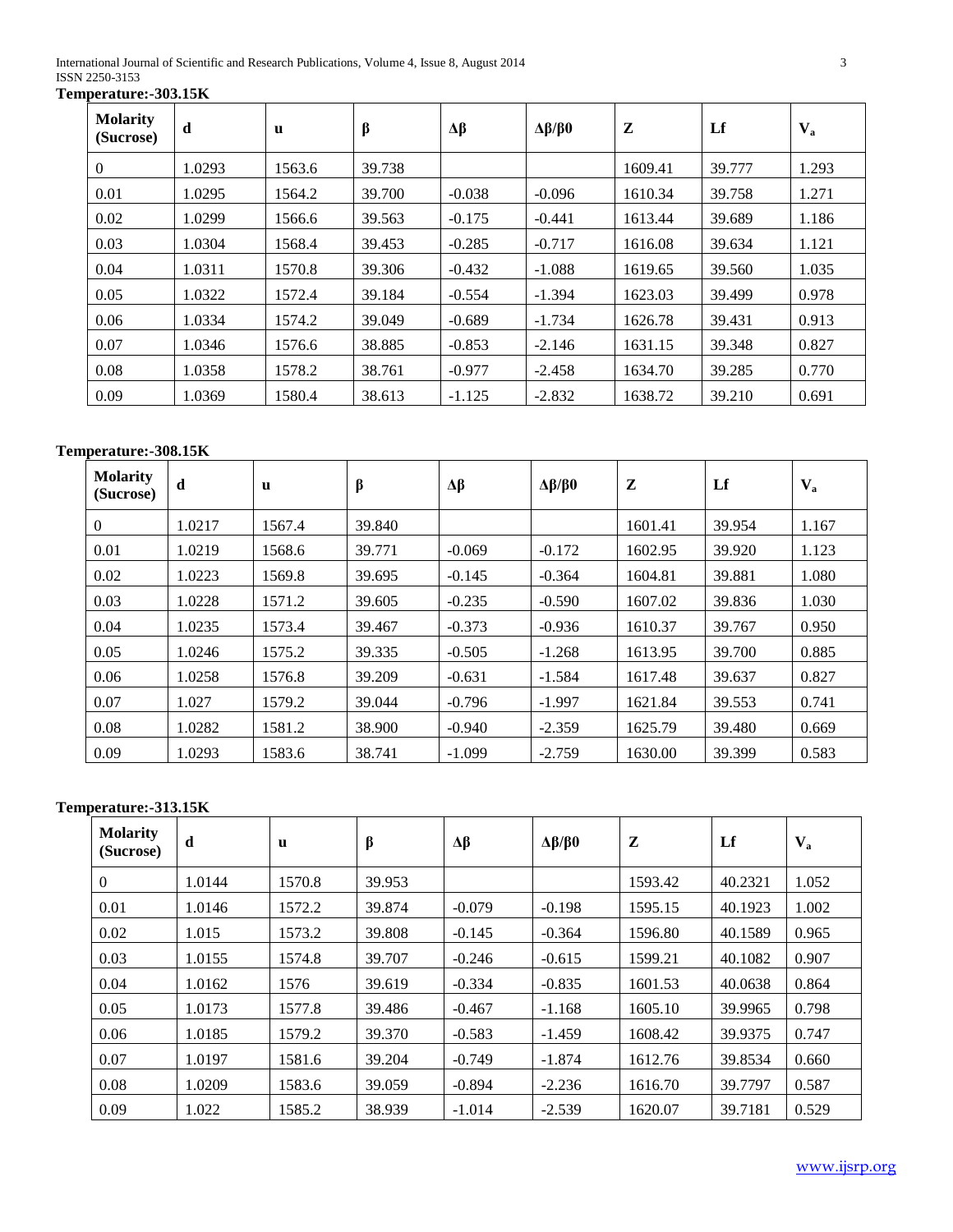

**Fig 1:- Plot of relative change in adiabatic compressibility as a function of concentration at various temperatures**



**Fig 2:- Plot of Acoustic impedance as a function of concentration at various temperatures**